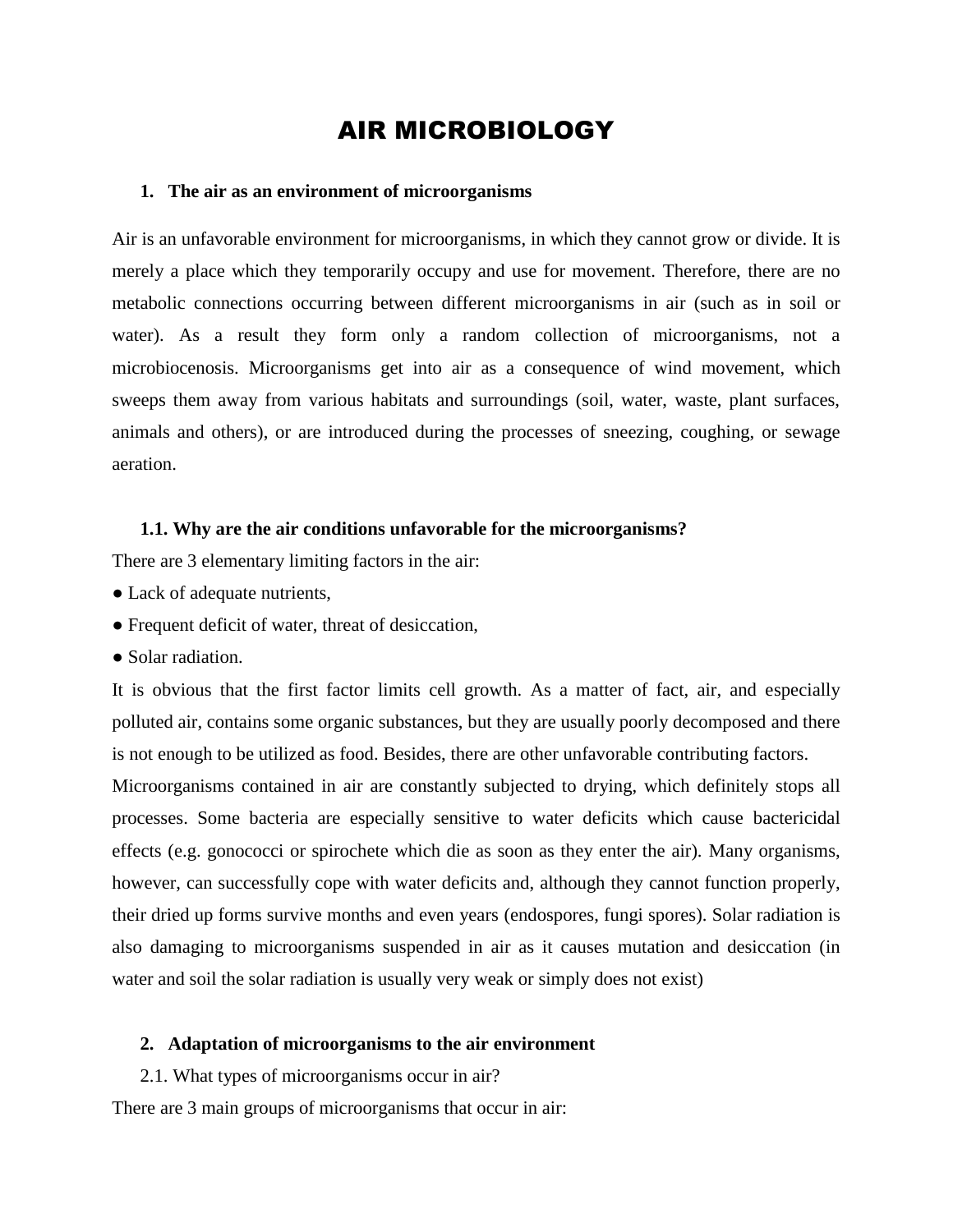- Viruses
- Bacteria
- Fungi

Bacteria may exist as vegetative or resting form; however fungi occur in the form of spores or fragments of mycelium. Especially in the vegetative season, pollen of anemophilous plants (e.g. grasses and some trees) is abundant in the air. Besides the above, the following can be found in air as well: algae and protozoa cysts and small invertebrates such as worms in forms of eggs or cysts and mites. Besides living microorganisms, their fragments and products, which often exhibit toxic or allergic activities, may also occur in air

2.2. Which microorganisms are best adapted to a prolonged existence in air?

The atmosphere can be occupied for the longest time by those forms which, due to their chemical composition or structure, are resistant to desiccation and solar radiation. They can be subdivided into the following groups:

- Bacterial resting forms,
- Bacterial vegetative forms which produce carotenoidal dyes or special protective layers (capsules, special structure of cell wall),
- Spores of fungi,
- Viruses with envelopes

# **Resting forms of bacteria**

Endospores are the best known resting forms. These structures evolve within cells and are covered by a thick multi-layer casing. Consequently, endospores are unusually resistant to most unfavorable environment conditions and are able to survive virtually endlessly in the conditions provided by the atmospheric air. They are only produced by some bacteria, mainly by *Bacillus*  and *Clostridium* genera. Because each cell produces only one endospore, these spore forms cannot be used for reproduction. Another type of resting form is produced by very common soil bacteria, the actinomycetes. Their special vertical, filiform cells, of the so-called air mycelium, undergo fragmentation producing numerous ball-shaped formations. Due to the fact that their production is similar to the formation of fungal, they are also called conidia. Contrary to endospores, the conidia are used for reproduction. There are also other bacterial resting forms, among others, the cysts produced by azotobacters - soil bacteria capable of molecular nitrogen assimilation. The production of carotenoidal dyes ensures cells with solar radiation protection.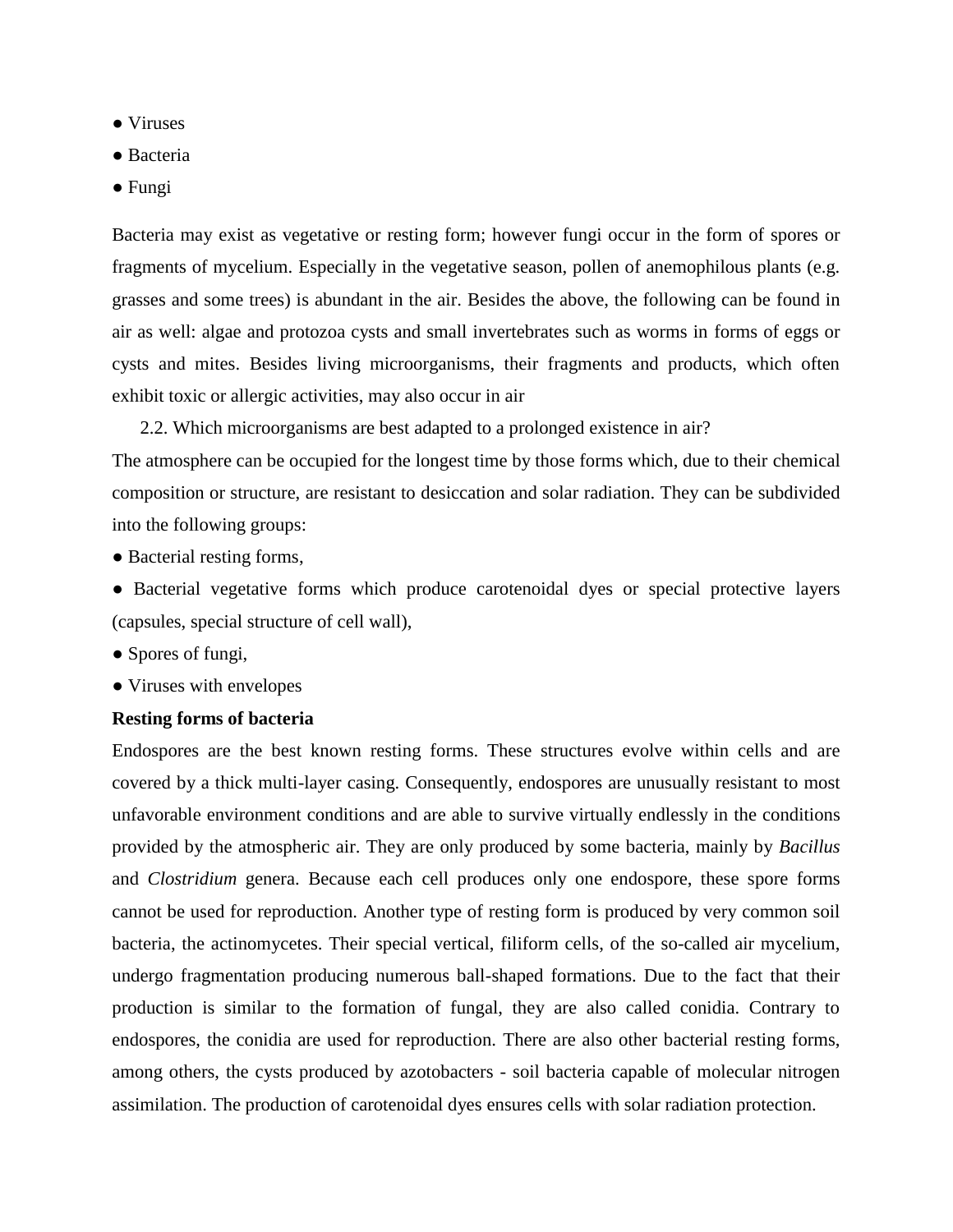**Carotenoids**, due to the presence of numerous double bonds within a molecule (-C=C-), serve a purpose as antioxidants, because, as strong reducing agents, they are oxidized by free radicals. Consequently, important biological macromolecules are being protected against oxidation (DNA, proteins etc.). Bacteria devoid of these dyes quickly perish due to the photodynamic effect of photooxidation. That explains why the colonies of bacteria, which settle upon open agar plates, are often coloured. The ability to produce carotenoids is possessed especially by cocci and rodshaped actinomycetes. Rod-shaped actinomycetes, e.g. *Mycobacterium tuberculosis*, besides being resistant to light, also demonstrate significant resistance to drying due to a high content of lipids within their cell wall. High survival rates in air are also a characteristic for the bacteria which possess a capsule, e.g. *Klebsiella* genus, that cause respiratory system illnesses.

# **Fungal spores**

Spores are special reproductive cells used for asexual reproduction. Fungi produce spores in astronomical quantities, for example the giant puffball (*Calvatia gigantea*) produces 20,000,000,000,000 (20 billion!) spores, which get into the air and are dispersed over vast areas. A very common type of spores found in air is that of conidia.

**Conidia** are a type of spore formed by asexual reproduction. They form in the end-sections of vertical hyphae called conidiophores and are dispersed by wind. The spores of common mould fungi such as *Penicillium* and *Aspergillus* are examples of the above. Spore plants such as ferns, horsetails and lycopods also produce spores. Plant pollen is also a kind of spores.

# **Resistant viruses**

Besides cells, the air is also occupied by viruses. Among those that demonstrate the highest resistance are those with enveloped nucleocapsids, such as influenza viruses. Among viruses without enveloped nucleocapsids, enteroviruses demonstrate a relatively high resistance. Besides the previously mentioned resistant forms, the air is also occupied by more sensitive cells and viruses, but their survival is much shorter. It is believed, that among vegetative forms, grampositive bacteria demonstrate greater resistance than gram-negative bacteria (especially for desiccation), mainly due to the thickness of their cell wall. Viruses are usually more resistant than bacteria.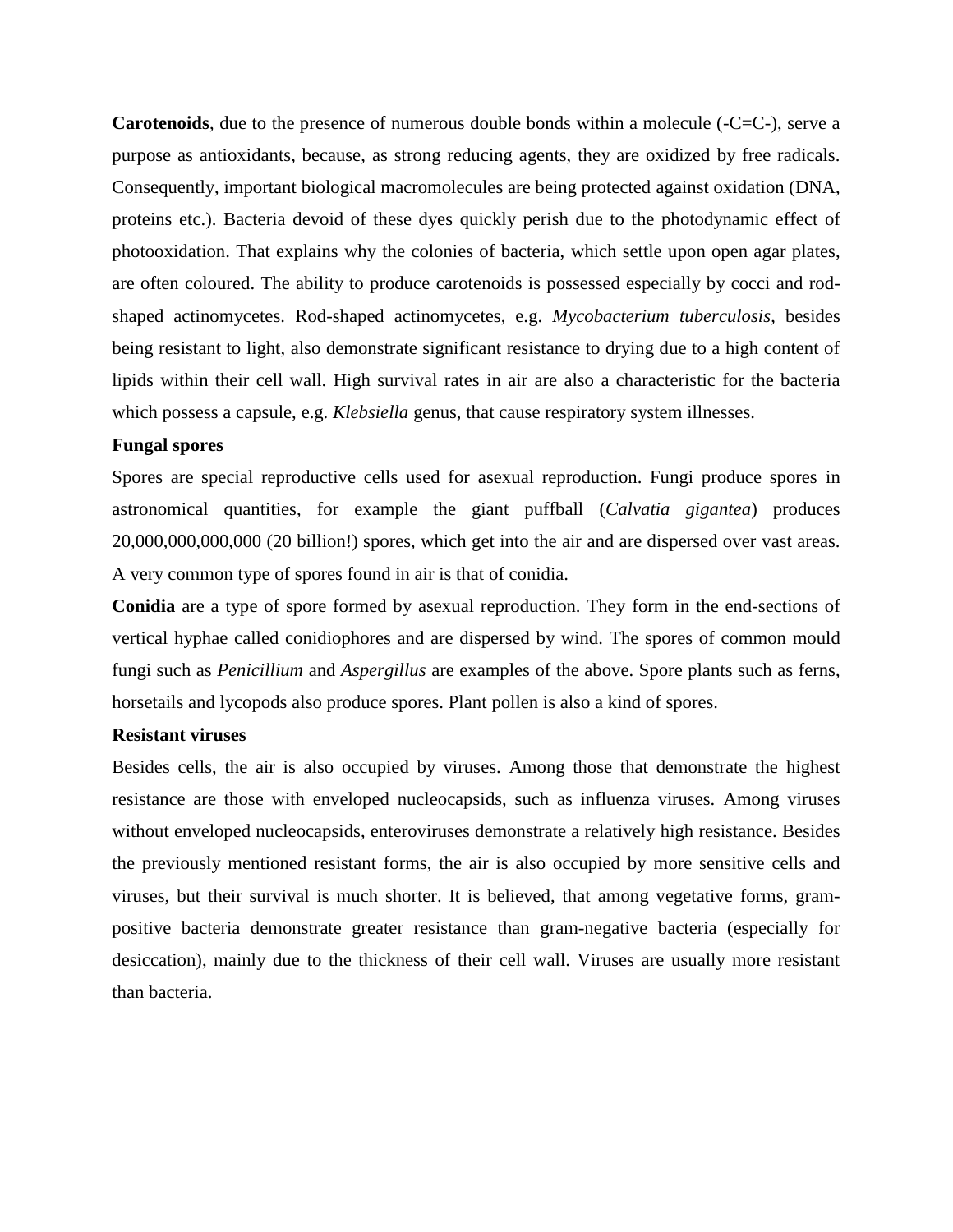#### **3. Biological aerosols**

# **3.1. Microorganisms suspended in air as a colloidal system**

Microorganisms in air occur in a form of colloidal system or the so-called bio-aerosol. Every colloid is a system where, inside its dispersion medium, particles of dispersed phase occur whose size is halfway between molecules and particles visible with the naked eye. In the case of biological aerosols, it's the air (or other gases) that has the function of the dispersion medium, whereas microorganisms are its dispersed phase. However, it is quite rare to have microbes independently occurring in air. Usually, they are bound with dust particles or liquid droplets (water, saliva etc.), thus the particles of the bioaerosol often exceed microorganisms in size and may occur in two phases:

- Dust phase (e.g. bacterial dust) or
- Droplet phase (e.g. formed as the result of water-vapor condensation or during sneezing).

The dust particles are usually larger than the droplets and they settle faster. The difference in their ability to penetrate the respiratory tract is dependent on the size of the particles; particles of the droplet phase can reach the alveoli, but dust particles are usually retained in the upper respiratory tract. The number of microorganisms associated with one dust particle is greater than in the droplet phase.

#### **3.2. The size of bioaerosols**

The average size of bioaerosols ranges from about 0.02 μm to 100 μm. The sizes of certain particles may change under the influence of outside factors (mainly humidity and temperature) or as a result of larger aggregates forming*.* By using size criterion, the biological aerosol can be subdivided into the following:

- $\bullet$  Fine particles (less than  $1\mu$ m) and
- $\bullet$  Coarse particles (more than  $1\mu$ m)

Fine particles are mainly viruses, endospores and cell fragments. They possess hygroscopic properties and make-up the so-called nucleus of condensation of water vapor. At high humidity water collects around these particles creating a droplet phase. Then, the diameter of the particles increases. Coarse particles consist mainly of bacteria and fungi, usually associated with dust particles or with water droplets.

## **3.3. Mechanisms protecting lungs against bioaerosols**

There are two basic mechanisms which remove aerosols from the inhaled air: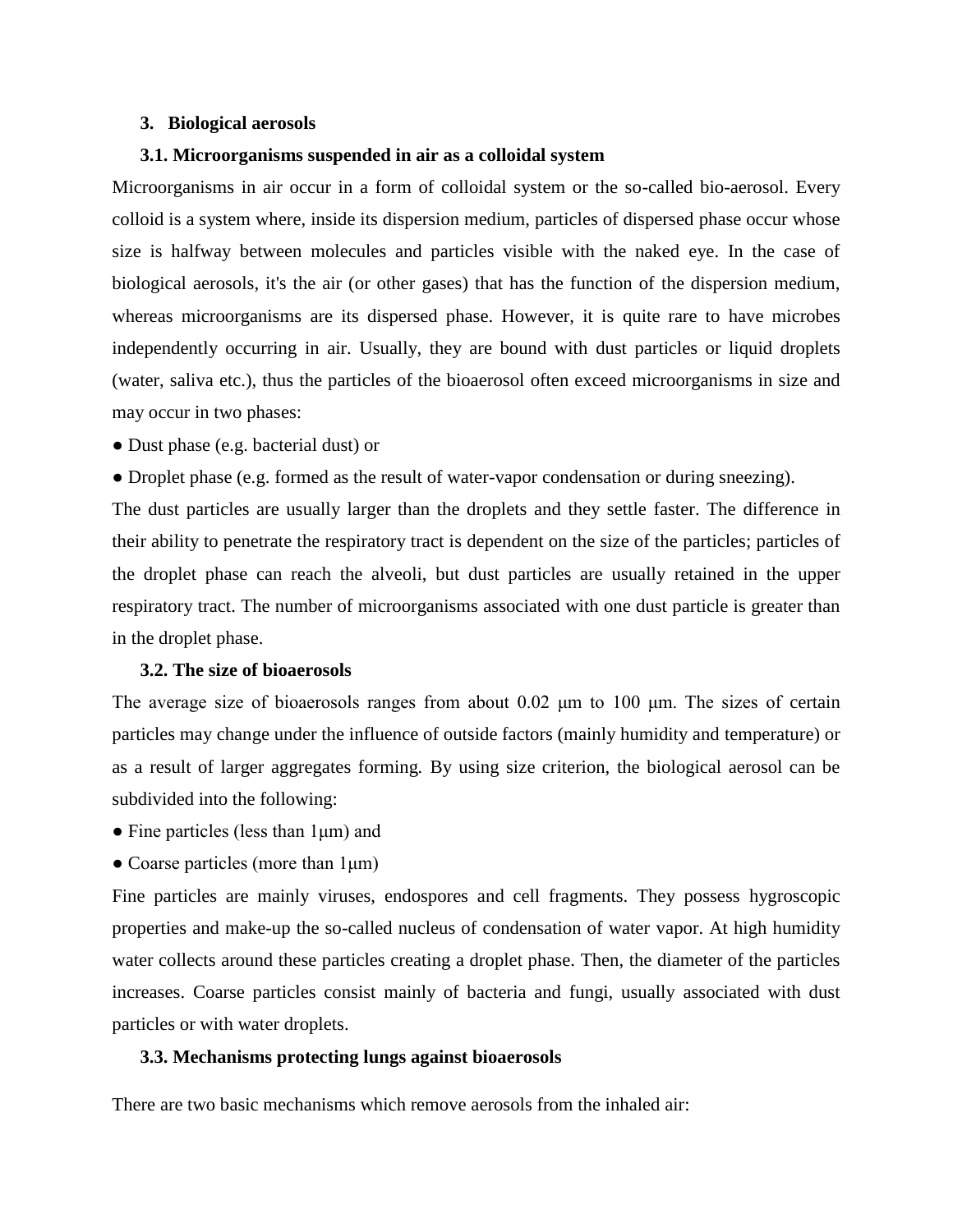- Mucous-ciliary apparatus,
- Phagocytosis of lung macrophages

Human and animal respiratory tracts are lined with a multi-row epithelium. The tissue is made up of cylindrical cells equipped with cilia and the so-called goblet cells which produce mucus that covers the entire epithelium. The mucus has a high viscosity due to a high content of mucin, as well as bactericidal properties given by **lysozyme** - an enzyme that hydrolyses cell walls of gram-positive bacteria. Both cell types make up a functional unity creating the mucous-ciliary apparatus First, the particles contained in air stick to the mucus, then they are swept along the mucus toward the nasal cavity, next they are either excreted with saliva (e.g. during coughing)

or swallowed. This mechanism is rather effective with larger particles of coarse bioaerosol. Fine bioaerosols often escape this trapping and find their way into the pulmonary alveoli. Then, they may get absorbed by the macrophages, which are capable of phagocytosis. Besides the above, there are also other protective mechanisms, e.g. filtration of larger aerosol particles by hair in the nose, the cough reflex, or the inhibitory action of the natural microflora of the respiratory-tracts mucous membrane - called bacterial interference.

However, the efficiency of these mechanisms isn't always sufficient and, especially at high concentrations of bioaerosol and high invasiveness of microorganisms, the respiratory tracts may get invaded causing pathological changes. In addition, the microorganisms which make up the bioaerosol, may find their way into the organism through a food chain (e.g. contaminated surfaces) or through the skin.

Settling of bioaerosols in various parts of the respiratory system is based on the particle size and the strength with which they are inhaled. The same rule governs the non-biological aerosol (dust, smoke, fog). Coarse grain bioaerosol settles mainly in the nasal and throat cavity (especially particles with a diameter larger than  $10 \mu m$ ) and in the bronchial tubes (particles with a diameter  $2-10\mu$ m). However, the fine-grained bioaerosol reaches even further, all the way to the pulmonary alveoli (particles with a diameter 1μm and less). During forceful inhalations (e.g. hyperventilation, cough) the lungs may be reached by larger particles as well (diameter of 10μm. and more). Particles capable of penetrating the pulmonary alveoli are referred to as the **respirable fraction**. This name refers to all types of particles, not only those of the bioaerosol. It is commonly believed that the respirable fractions consist of particles of diameters less than 10μm.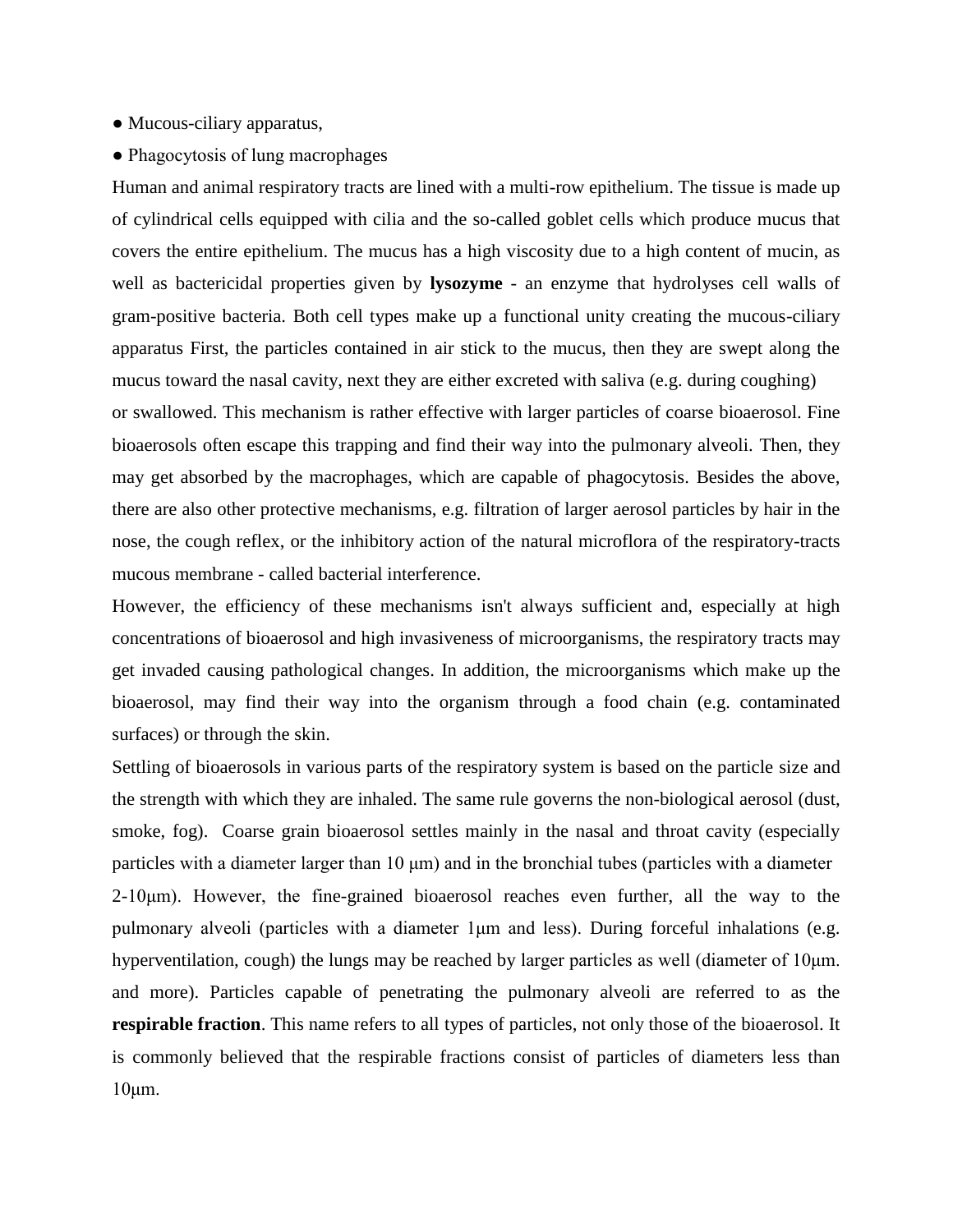The contribution of the respirable fraction to the bioaerosol is a measure of its harmfulness as it illustrates the part of the bioaerosol that may penetrate the lungs. That is why methods to determine the size of the respirable fractions are most crucial when determining the level of microbiological air pollution.

## **3.4. Survival and spread of the bioaerosols**

Once microorganisms find their way into air, they are influenced by a series of unfavorable conditions, thus a significant number of them perish, mainly as a result of dehydration. The ones that manage to overcome the shock of sudden condition change still continue to be affected by these changes and consequently may die. There are several factors which influence the ability of a bioaerosol to survive in air:

- Particular resistance for a given microorganism (*morphological characteristics),*
- Meteorological conditions (inter alia, air humidity, solar radiation),
- Air pollution,
- The length of time in air.

#### **3.5. Resistance of microorganisms**

It is a species dependent feature, which relies on the microorganism's morphology and physiology. Factors responsible for resistance in air include the following:

# **3.5.1. Relative humidity**

The content of water in air is one of the major factors determining the ability to survive. At a very low humidity and high temperature cells face dehydration, whereas high humidity may give cells protection against the solar radiation. Microorganisms react differently to humidity variations in air, but nevertheless most of them prefer high humidity. The morphology and biochemistry of cell-surrounding structures, which may change its conformation depending on the amount of water in air, are crucial. Actually, an exact mechanism of this is not known. Forms of resting spores with thick envelopes (e.g. bacterial endospores) are not particularly susceptible to humidity variations. Gram-negative bacteria and enveloped viruses (e.g. influenza virus, myxo) deal better with low air humidity which is contrary to gram-positive bacteria and nonenveloped viruses (e.g. enteroviruses) that have higher survival rates in high air humidity.

## **3.5.2. Temperature**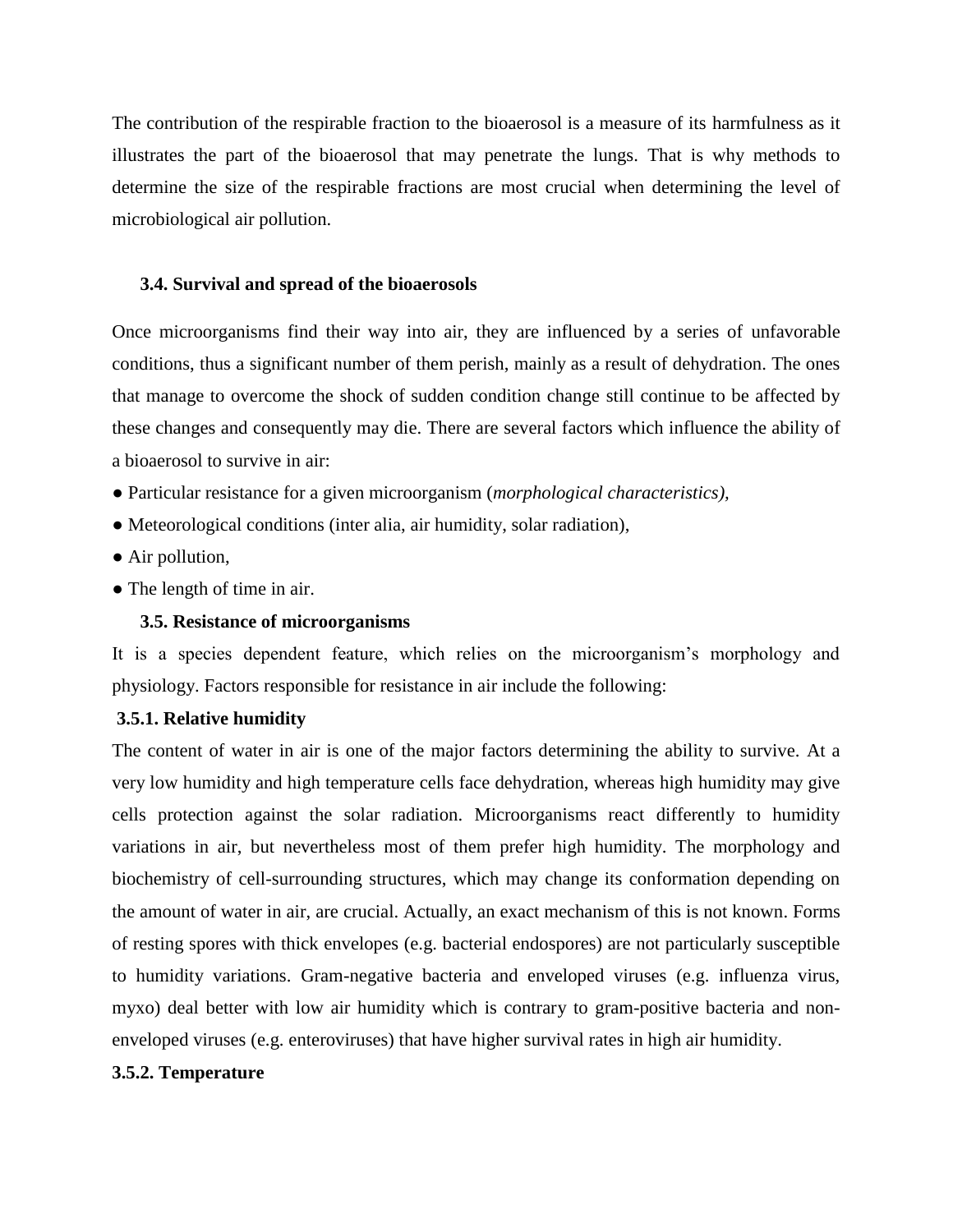Temperature can indirectly affect cells by changing the relative-air humidity (the higher the temperature, the lower the relative humidity) or a direct affect, causing, in some extreme situations, cell dehydration and protein denaturation (high temperatures) or crystallization of water contained within cells (temperatures below  $0^{\circ}$ C). Therefore, it can be concluded that low (but above  $0^{\circ}$ C) temperatures are optimal for the bioaerosol (according to some researchers the optimal temperatures are above  $15^{\circ}$ C).

# **3.5.3. Solar radiation**

Solar radiation has a negative effect on the survival rate of the bioaerosol, both visible as well as ultraviolet (UV) and infrared radiation due to the following factors:

- It causes mutation,
- Leads to the formation of free radicals, which damage important macromolecules*.*
- Creates a danger of dehydration.

Visible-light rays of about 400-700 nm wavelength, create the so-called photodynamic effect, which produces free radicals within cells, especially compounds such as peroxy and hydroxyl radicals. These radicals demonstrate strong oxidizing activities and may cause damage to crucial macromolecules, e.g. DNA or proteins. UV radiation has a much larger effect on cells than visible light does, especially the rays of 230-275 nm wavelengths. The mechanism of this effect is based on changes to DNA, both directly (e.g. by creating thymine dimer and consequently causing mutation), as well as indirectly, by creating free radicals as in the case of the visible light. In addition, infrared (IR) radiation may have a negative effect upon cells contained in air by heating up and consequently dehydrating them.

#### **4. Air pollution**

Pollutants in air, especially hydrocarbons, ozone and nitric oxides, which are activated by solar radiation (especially UV) create various, highly reactive secondary pollutants, commonly described as photochemical oxidizers (among others peroxiacetyl nitrate – PAN and organic peroxides). They are toxic to all living forms including air-suspended microorganisms. In contrast, the non-toxic and non-biological aerosols (dust, fog), disperse and absorb the solar radiation which consequently increases the survival of bioaerosols. It should be noted that the above factors often work simultaneously and are related, e.g. solar radiation increases the temperature, whereas high humidity weakens the radiation.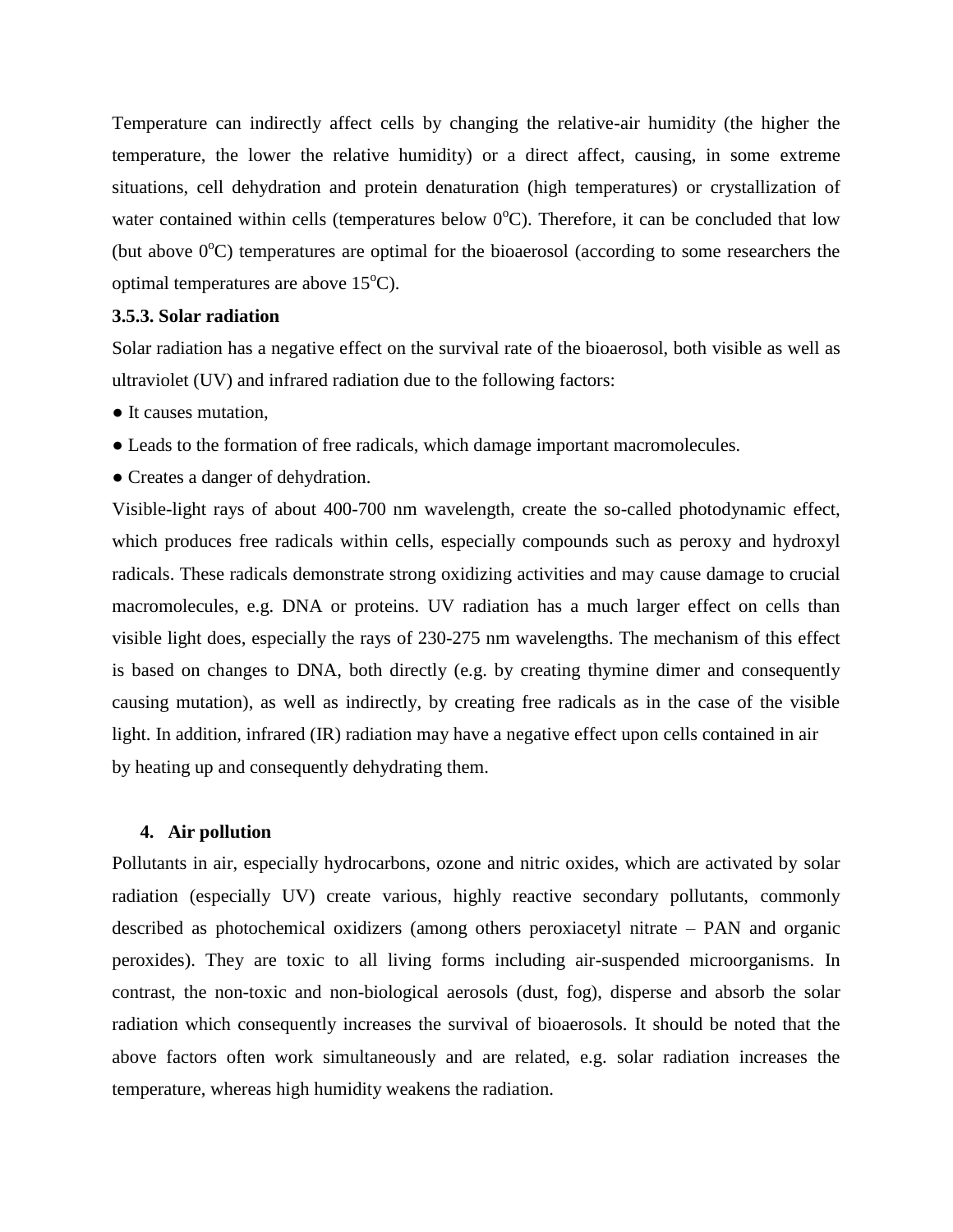# **5. Biological aerosols as a human hazard source**

- *5.1. What types of dangers are connected to the presence of microorganisms in air?*
- Infectious diseases (viral, bacterial, fungal and protozoan),
- Allergic diseases,
- Poisoning (exotoxins, endotoxins, mycotoxins).

Bioaerosols may carry microorganisms other than those which evoke respiratory system diseases. The intestinal microorganisms contained in aerosols may, after settling down, get into the digestive system (e.g. by hands) causing various intestinal illnesses.

# **5.2. Infectious airborne diseases**

The mucous membrane of the respiratory system is a specific type of a 'gateway' for most airborne pathogenic microorganisms. Susceptibility to infections is increased by dust and gaseous air-pollution, e.g.  $SO_2$  reacts with water that is present in the respiratory system, creating H2SO4, which irritates the layer of mucous. Consequently, in areas of heavy air pollution, especially during smog, there is an increased rate of respiratory diseases. Bioaerosols may, among other things, carry microbes that penetrate organs via the respiratory system. After settling, microbes from the air, may find their way onto the skin or, carried by hands, get into the digestive system (from there, carried by blood, to other systems, e.g. the nervous system). Fungi that cause skin infections, intestinal bacteria that cause digestive system diseases or nervous system attacking enteroviruses are all examples of the above.

# *Viral diseases:*

After penetrating the respiratory system with inhaled air, particles of viruses reproduce inside the cuticle cells of both the upper and lower respiratory system. After reproduction some of the viruses stay inside the respiratory system causing various ailments (runny nose, colds, bronchitis, pneumonia), whereas others leave the respiratory system to attack other organs (e.g. chickenpox viruses attack the skin). The most noteworthy viruses are:

- Influenza (orthomyxoviruses)
- Influenza, measles, bronchitis, mumps and pneumonia among newborns (paramyxoviruses)
- German measles (similar to paramyxoviruses)
- Colds (rhinoviruses and koronaviruses)
- Cowpox and true pox (pox type viruses)
- Chickenpox (cold sore group of viruses)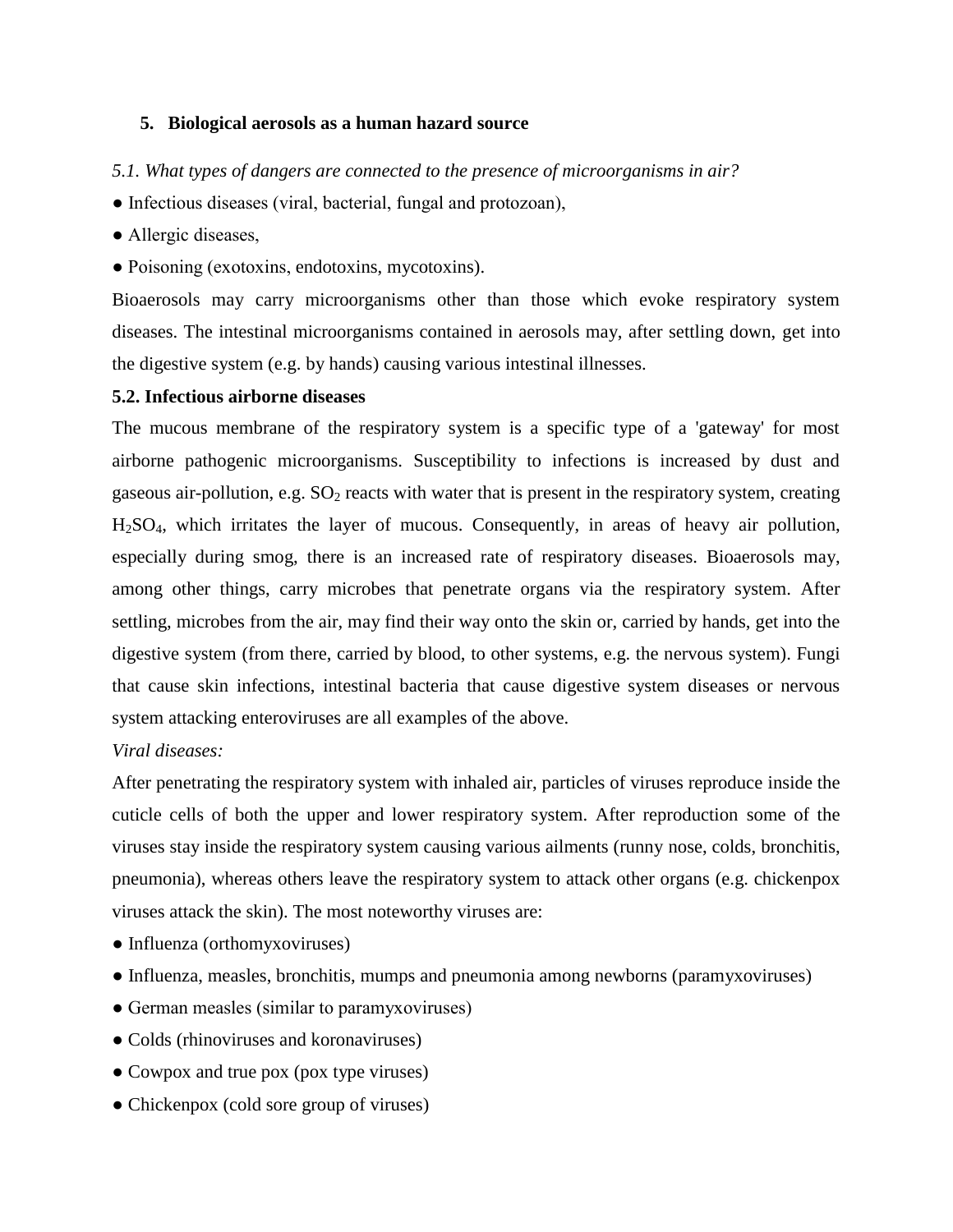- Foot-and-mouth disease (picorna type viruses)
- Meningitis, pleurodynia (enteroviruses)
- Sore throat, pneumonia (adenoviruses)

# *Bacterial diseases:*

Similarly to viruses, some bacteria that find their way to the respiratory system may also cause ailments of other systems. Especially staphylococcus infections assume various clinical forms (bone marrow inflammation, skin necrosis, intestinal inflammation, pneumonia). Often, a susceptible base for development of various bacterial diseases is first prepared by viral diseases, e.g. staphylococcus pneumonia is usually preceded by a flu or mumps. Bacterial airborne diseases include:

- Tuberculosis (*Mycobacterium tuberculosis),*
- Pneumonia (staphylococcus, pneumococci, *Streptococcus pneumoniae,* less frequently chromatobars of *Klebsiella pneumoniae),*
- Angina, scarlet fever, laryngitis (streptococcus)*,*
- Inflammation of upper and lower respiratory system and meningitis (*Haemophilus influenzae),*
- Whooping cough (chromatobars of *Bordetella pertussis*),
- Diphtheria (*Corynebacterium diphtheriae),*
- Legionnaires disease (chromatobars of *Legionella* genus, among others *L. pneumophila),*
- Nocardiosis (oxygen actinomycetes of *Nocardia* genus).

# *Fungal diseases:*

Many potentially pathogenic airborne fungi or the so-called saprophytes live in soil. They usually have an ability to break down keratin (keratinolysis) - difficult to decompose proteins found in horny skin formations, e.g. human or animal hair, feathers, claws. Some of the **keratinolytic fungi,** the so-called **dermatophytes**, cause **mycosis of the outer skin**  (dermatosis)**,** as the breakdown of keratin enables them to penetrate the epidermis. Other fungi, after penetrating the respiratory system, cause **deep mycosis** (organ), e.g. attacking lungs. The following are examples of airborne fungi diseases:

● Mycosis (*Microsporum racemosum),*

● Deep mycosis: aspergillosis (*Aspergillus fumigatus)*, cryptococcus (*Cryptococcus neoformans*).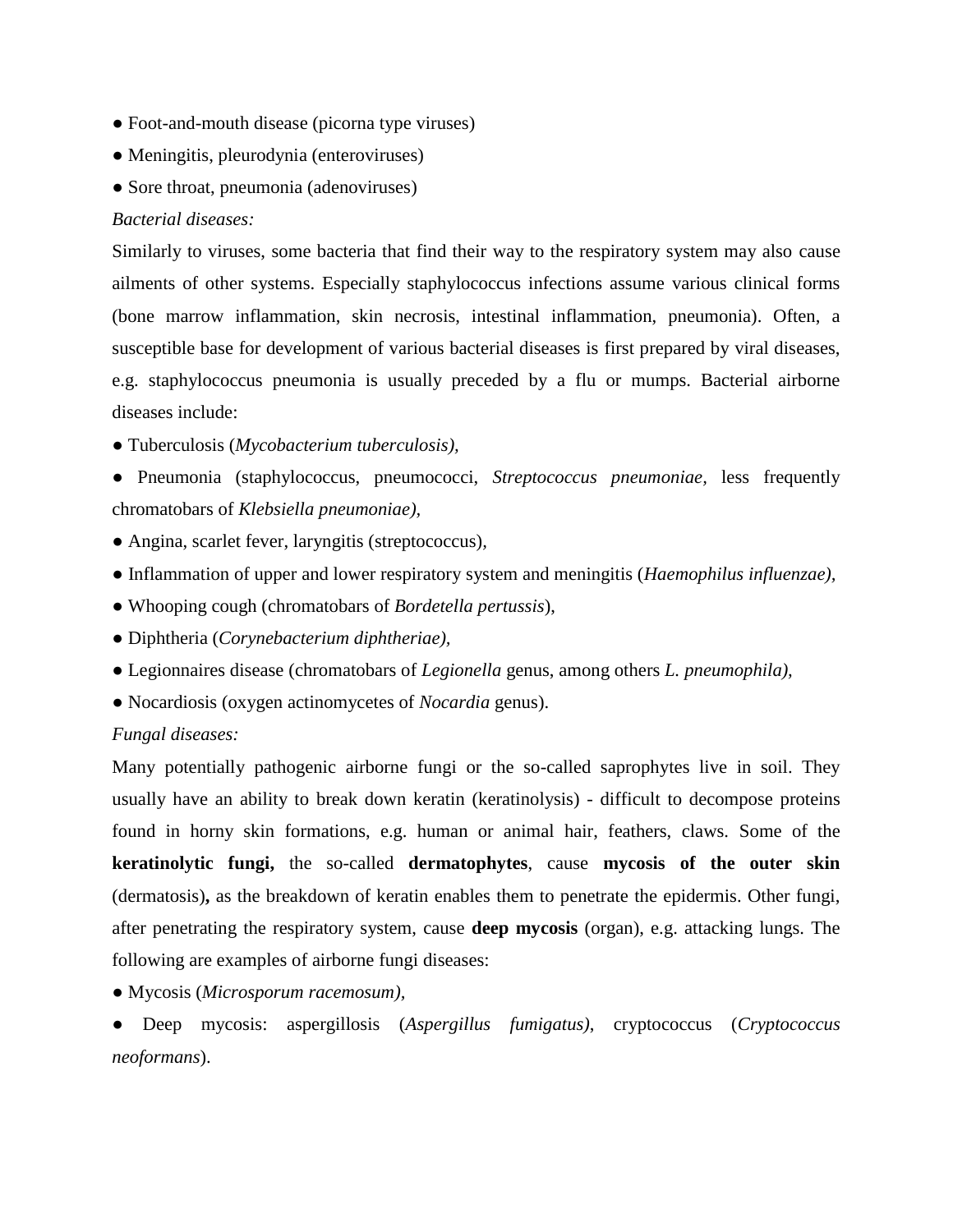# *Protozoan diseases:*

Some protozoa, which are able to produce cysts that are resistant to dehydration and solar radiation, may also infect humans by inhalation. The most common example of the above is: *Pneumocystis carinii* which causes pneumonia. Dangers connected with pathogenic bioaerosols do not concern only human diseases. Other significant diseases are those that attack cultivated plants or farm animals. The following are examples of the above:

- Blight grain disease caused by *Puccinia graminis,* and
- Aphthous fever very infectious disease that attacks artiodactylous animals.

## **5.3. Allergic diseases**

Allergy is a changed, hypersensitive reaction of the person or animal to some substances called allergens. Actually, it's an immunologic reaction, in which a needless production of antibodies by B lymphocytes (immunoglobulins) occurs as a hypersensitive response to penetration of antigens (called the **allergen**). Excessively produced immunoglobulins combine with allergens, which cause among other things:

● A release of various compounds (e.g. histamines) from mast cells.

The released compounds induce inflamed reactions in the form of bronchus asthma or hay fever,

• Cause damaged tissue at the place of contact, - allergic pulmonary alveoli inflammation (e.g. the so-called farmer's lung, or mushroom breeder's lung). Many microbes exist as allergens. Besides these, there are other allergenic factors such as anemophilous pollens (e.g. grass, nettle, comose), small arachnids (mites) as well as biological dust (e.g. particles of feathers, hair or droppings). Microorganisms differ in their allergenic influences. The strongest allergens are mold fungi, thermophiles actinomycetes, as well as Gram-negative chromatobars. The strength of allergenic bioaerosols depends not only on the type of microorganisms but also on their concentration.

#### **5.4. Poisoning**

Poisoning / intoxication is caused by toxins that are produced by some microorganisms. Endotoxins and mycotoxins are the most significant types of toxins in polluted air.

**Endotoxins** are the components of Gram-negative bacterial cell walls (A lipid fragment of lipopolysaccharides LPS outer membrane). They demonstrate toxic (and allergenic) effects on mammals. After being inhaled into the lungs, they cause acute inflammation of the lungs.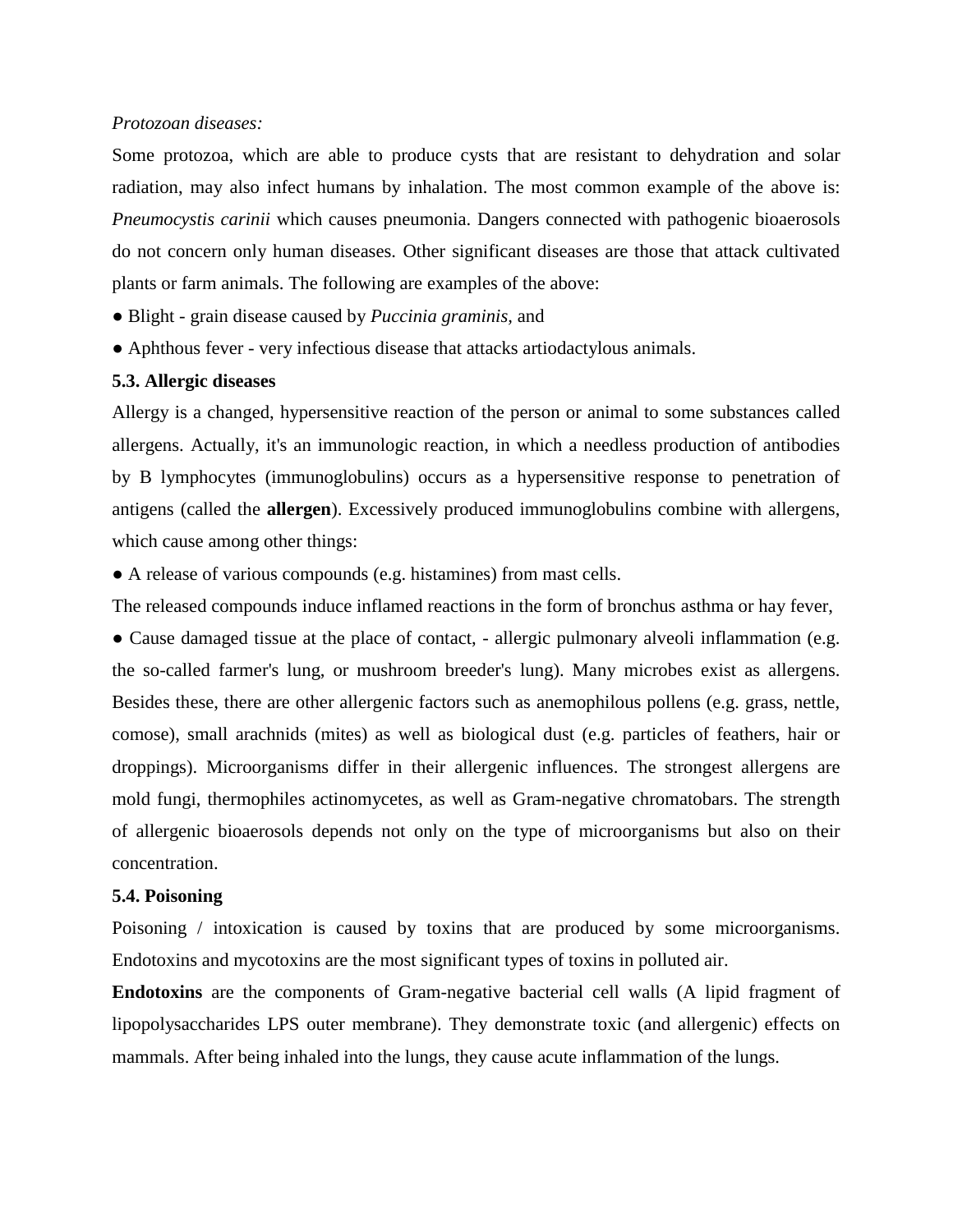**Mycotoxins** are produced by various mold fungi. The most common ones are **aflatoxins** produced by *Aspergillus flavus.* These compounds (there are several types of them) demonstrate strong toxic, mutagenic, carcinogenic, teratogenic (cause malformation in a fetus) actions. Most often they lead to food poisonings, however it has also been indicated, that inhaling dusts which contain aflatoxins may bring about tumours of the liver and the respiratory system.

# **6. Basic sources of bioaerosol emission**

There are two basic **sources of bioaerosol**:

- Natural.
- Artificial

**Natural sources** are mainly soil and water, from which microorganisms are being lifted up by the movement of air, and from organisms such as fungi, that produce gigantic amounts of spores that are dispersed by the wind. Therefore, there are always a given number of microorganisms in the air, as a natural background. It is estimated, that the air is considered to be clean, if the concentration of bacteria and fungi cells does not exceed 1000/m3 and 3000/m3 respectively. This latter statement is only true when the concentration of microorganisms consists of saprophytic organisms, not pathogenic organisms. If the concentration of microorganisms in the air exceeds the above values, or contains microorganisms dangerous to humans, then such air is considered to be **microbiologically polluted.**

From the hygienic point of view, **living sources of bioaerosols** related to human activity, are more important than the natural sources. The emissions from these sources are dangerous due to the following two reasons:

• They may distribute pathogenic microorganisms,

● They often cause a high increase of microorganisms in the air, significantly exceeding the natural background.

The emission sources of biological aerosols can have a localized character (e.g. aeration tank) or a surface character (e.g. sewage-irrigated field).

The most important sources of bioaerosol emission are:

- Agriculture and farming-food industry,
- Sewage treatment plants,
- Waste management.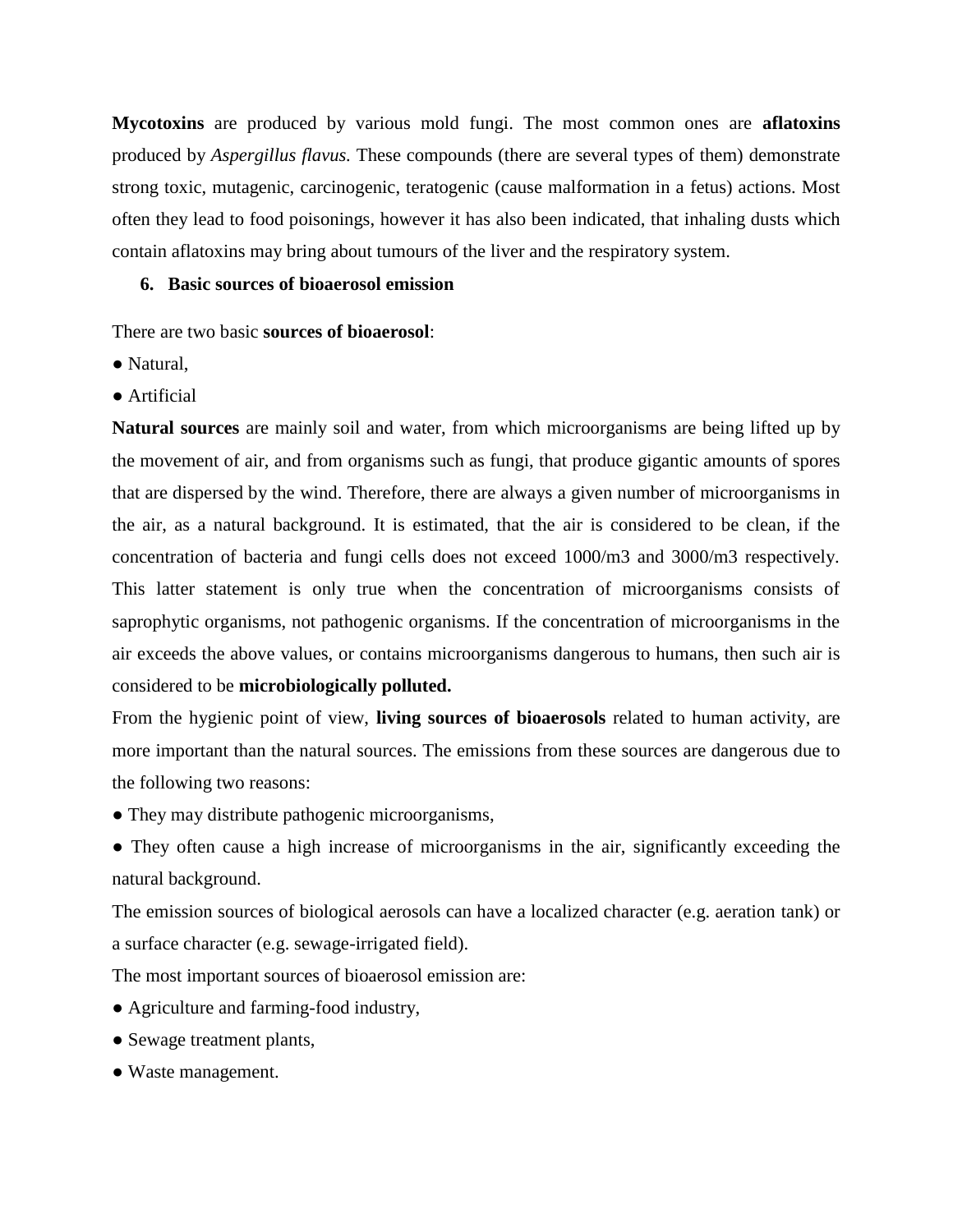# **Module Two**

# **THE ROLE OF MICROBES IN PROSPECTING, RECOVERY AND DEGRADATION**

# **OF PETROLEUM PRODUCTS**

Microorganisms have tremendous capacity to metabolize various compounds. They can also quickly adapt to environments where they evolve new metabolic abilities to grow. Thus, the metabolic capacity of microorganisms is even larger when their fast evolving and adaptive nature is considered. Microbes can degrade selected compounds (chloronitrobenzenes, parathion and nitrophenols, carbazole and dibenzothiones). Especially environmentally important Grampositive bacteria.

# **1. Bioremediation**:

Bioremediation is the use of biological systems for the reduction of pollution from air or from aquatic or terrestrial system; it also involves extracting a microbe from the environment and exposing it to a target contaminant so as to lessen the toxic component. Thus, the goal of bioremediation is the employment of biosystems such as microbes, higher organisms like plants (phytoremediation) and animals to reduce the potential toxicity of chemical contaminants in the environment by degrading, transforming, and immobilizing these undesirable compounds.

**Biodegradation** is the use of living organisms to enzymatically and otherwise attack numerous organic chemicals and break them down to lesser toxic chemical species. Biotechnologists and bioengineers classify pollutants with respect to the ease of degradation and types of processes that are responsible for this degradation, sometimes referred to as treatability. Biodegradation with microorganisms is the most frequently occurring bioremediation option. Microorganisms can break down most compounds for their growth and/or energy needs. These biodegradation processes may or may not need air. In some cases, metabolic pathways which organisms normally use for growth and energy supply may also be used to break down pollutant molecules. In these cases, known as cometabolisms, the microorganism does not benefit directly. Researchers have taken advantage of this phenomenon and used it for bioremediation purposes.

A complete biodegradation results in detoxification by mineralising pollutants to carbon dioxide  $(CO_2)$ , water  $(H_2O)$ , and harmless inorganic salts. Incomplete biodegradation (i.e., mineralization) will produce compounds that are usually simpler (e.g., cleared rings, removal of halogens), but with physical and chemical characteristics different from the parent compound. In addition, side reactions can produce compounds with varying levels of toxicity and mobility in the environment.

Biodegradation may occur spontaneously, in which case the expressions "intrinsic bioremediation" or "natural attenuation" are often used. In many cases the natural circumstances may not be favourable enough for natural attenuation to take place due to inadequate nutrients, oxygen, or suitable bacteria. Such situations may be improved by supplying one or more of the missing/inadequate environmental factors. There are millions of indigenous species of microbes living at any given time within many soil environments. The bioengineer simply needs to create an environment where those microbes are able to use a particular compound as their energy source.

Life Chemical Dynamics (Biochemodynamics) of Bioremediation.

Bioremediation success depends on the following:

(1) The growth and survival of microbial populations; and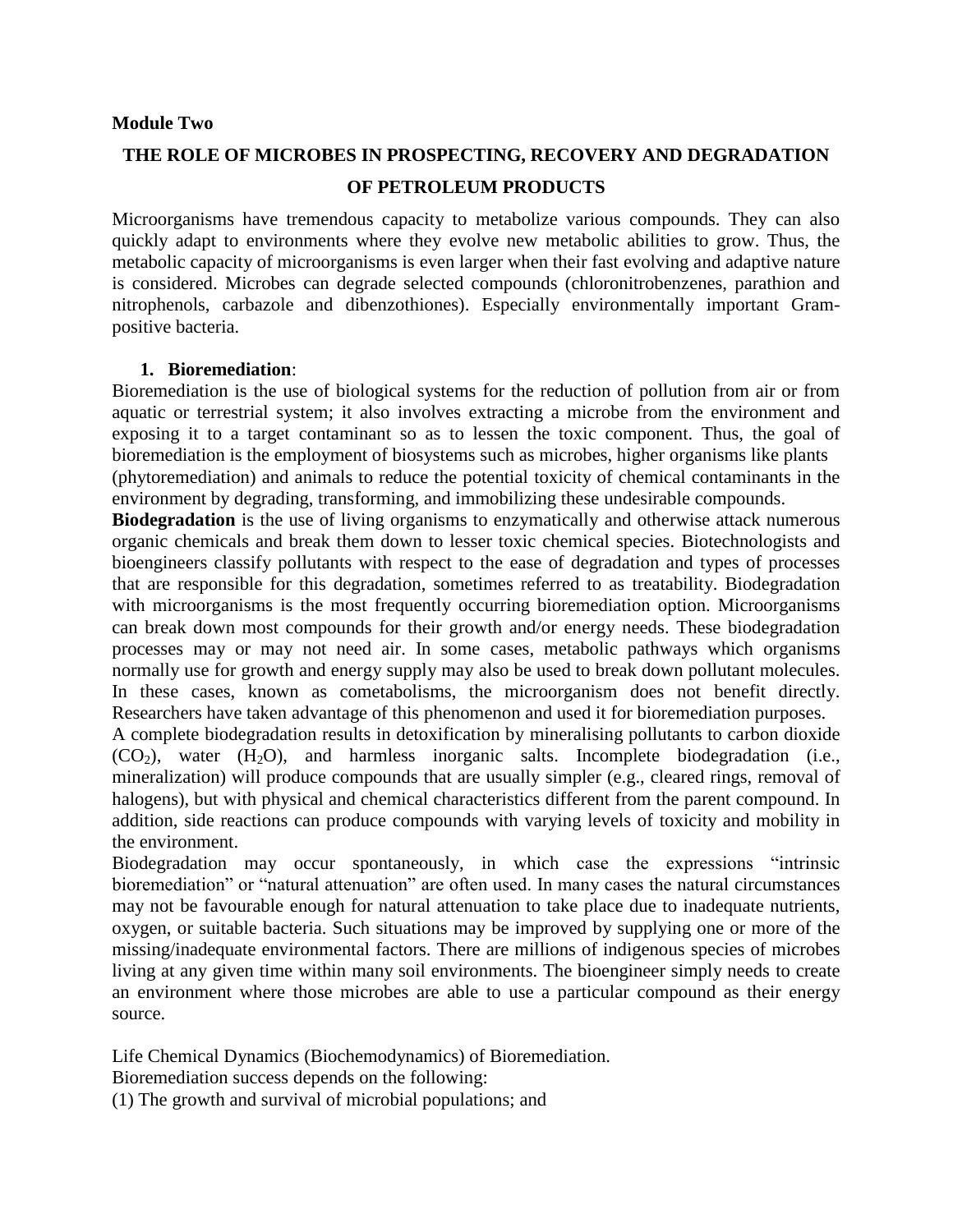(2) The ability of these organisms to come into contact with the substances that needs to be degraded into less toxic compounds

(3) Sufficient numbers of microorganisms to make bioremediation successful;

(4) The microbial environment must be habitable for the microbes to thrive. Sometimes, concentrations of compounds can be so high that the environment is toxic to microbial populations. Therefore, the bioengineer must either use a method other than bioremediation or modify the environment (e.g., dilution, change of pH, pumped Oxygen, adding organic matter, etc.) to make it habitable. An important modification is the removal of non-aqueous-phase liquids (NAPLs) since the microbes' biofilm and other mechanisms usually work best when the microbe is attached to a particle; thus, most of the NAPLs need to be removed, by vapor extraction. Thus, low permeability soils, like clays, are difficult to treat, since liquids (water, solutes, and nutrients) are difficult to pump through these systems. Usually bioremediation works best in soils that are relatively sandy, allowing mobility and greater likelihood of contact between the microbes and the contaminant. Therefore, an understanding of the environmental conditions sets the stage for problem formulation (i.e., identification of the factors at work and the resulting threats to health and environmental quality) and risk management (i.e., what the various options available to address these factors are and how difficult it will be to overcome obstacles or to enhance those factors; that make remediation successful). In other words, bioremediation is a process of optimization by selecting options among a number of biological, chemical and physical factors these include correctly matching the degrading microbes to conditions, understanding and controlling the movement of the contaminant (microbial food) so as to come into contact with microbes, and characterizing the abiotic conditions controlling both of these factors. Optimization can vary among options, such as artificially adding microbial populations known to break down the compounds of concern. Only a few species can break down certain organic compounds. Two major limiting factors of any biodegradation process are toxicity to the microbial population and inherent biodegradability of the compound. Numerous bioremediation projects include in situ (field treatment) and ex situ (sample/laboratory treatment) waste treatment using biosystems

Many microorganisms can adapt their catabolic machinery to utilize certain environmental pollutants as growth substrates, thereby bioremediating the environment. Some microorganisms in carrying out their normal metabolic function may fortuitously degrade certain pollutants as well. This process termed cometabolism obviously requires adequate growth substrates. Diazotrophs, such as *Azotobacter vinelandii*, beyond their ability to fix atmospheric nitrogen also have the capacity, in some case, to cometabolise petroleum hydrocarbons.

# **A case study:**

A research was carried out on bioremediation involving two bacteria, a hydrocarbonoclastic and diazotrophic bacteria. The hydrocarbonoclastic was tentatively identified as *Pseudomonas* sp. and designated as NS50C10 by the Department of Microbiology, University of Nigeria, Nsukka. The diazotrophic bacteria was *Azotobacter vinelandii*, which was isolated from previously crude oil contaminated soil. This study describes the mineral media and procedure for isolation and multiplication of the bacteria to the required cell density. Crude oil spill was simulated by thoroughly mixing 50, 100, and 150 mg fractions of crude oil with 100 g batches of a composite soil sample in beakers. The soil samples were taken from a depth of 0–50 cm from the Zoological garden, University of Nigeria, Nsukka. The mixing was conducted using a horizontal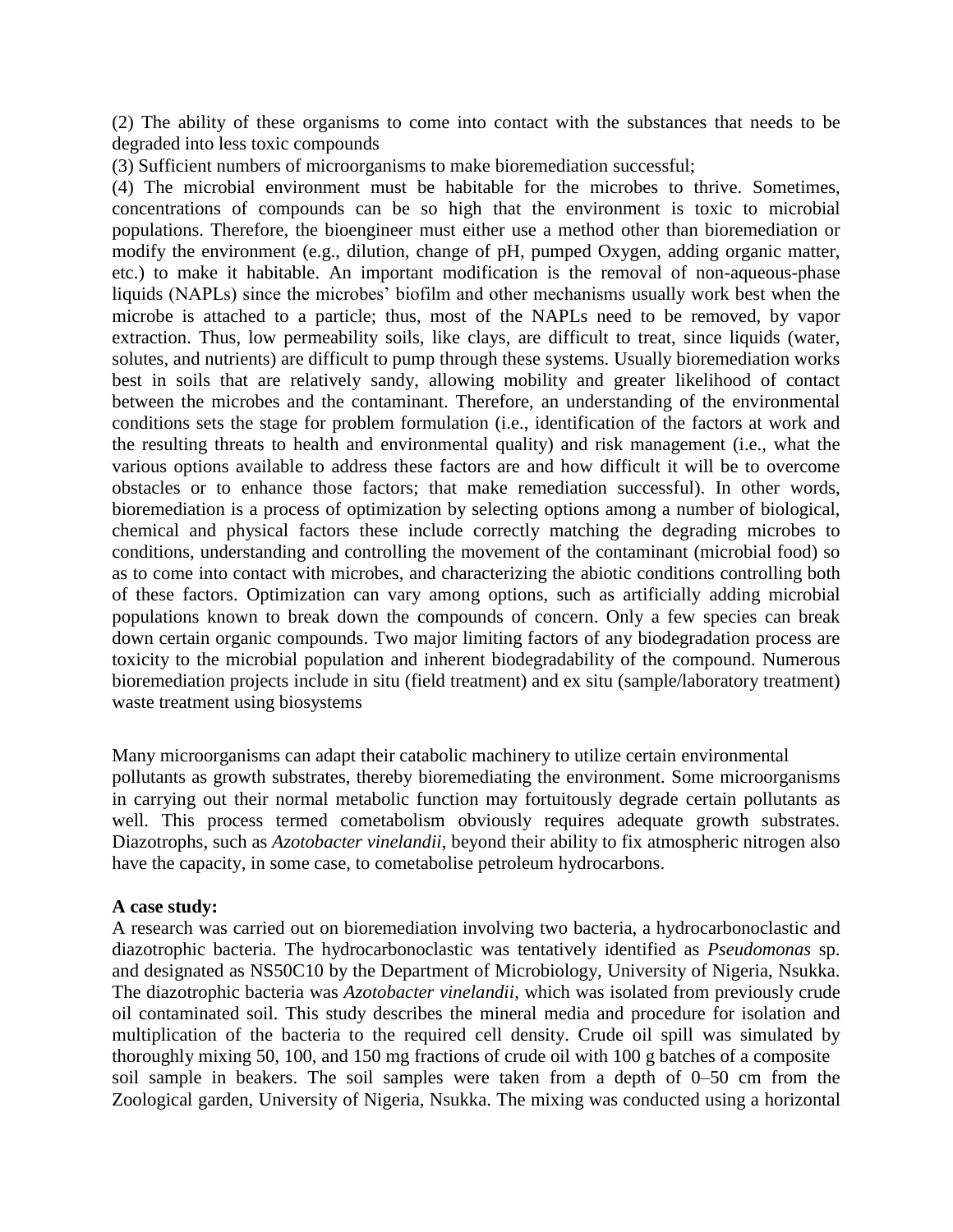arm shaker adjusted to a speed of 120 rpm for 30 minutes. The contaminated soil samples, in beakers, were inoculated with optimal combinations (cell density) of NS50C10 and *A. vinelandii*. Water was added to the crude oil contaminated soil samples (both inoculated and those not inoculated to a saturation point but not in excess), and then the samples were left to stand undisturbed for seven days. NS50C10 was applied first, followed by *A. vinelandii*, 12 hours later. At the seventh day of soil treatment, 20 sorghum grains (previously soaked overnight in distilled water) were planted in each soil sample followed by irrigation to aid germination. Seven days after the planting of the sorghum grains, the soil from each beaker was carefully removed. The number of germinated seed per batch of soil sample was noted, the length of radicules was measured, and the mean length was taken from each batch. The results of this experiment showed that *Pseudomonas* sp. grew well on agar plates containing a thin film of crude oil as the only carbon source, while *A. vinelandii* did not. However, cell-free extract of *Azotobacter vinelandii* fixed atmospheric nitrogen as ammonium ion (NH<sub>4</sub><sup>+</sup>) under appropriate condition. The specific growth rate values in contaminated soil samples inoculated with both normal NS50C10 and *A. vinelandii* (consortium) were highest in all cases. By adding an aerobic, free living diazotroph *A. vinelandii* with the *Pseudomonas sp.* (NS50C10), an improvement on bioremediation of soil over that of the pure NS50C10 alone was achieved to the order of 51.96 to 82.55%. This innovative application that uses the synergetic action of several microorganisms to clean up oil-polluted soil has potential application for the bioremediation of oil contaminated soil in the Niger delta region.

The method described above is the biotechnological application known as *bioaugmentation*  which is the addition of selected organisms to contaminated soils (sites) in order to supplement the indigenous microbial population and speed up degradation. This bioremediation method by the authors has been applied in bioremediation especially in Niger delta areas of Nigeria. The authors also serve in the capacity of industrial consultants in the specialized field of crude oil pollution clean-up procedures using this specific biotool (bioremediation).

Biofiltration: This is a pollution control technique employing the use of living material to capture and biologically degrade process pollutants. Common uses of biofiltration processes are for processing waste water, capturing harmful chemicals or silt from surface runoff, and microbiotic oxidation of contaminants in air. In multimedia-multiphase bioremediation, waste streams containing volatile organic compounds (VOCs) may be treated with combinations of phases, that is, solid media, gas, and liquid flow in complete biological systems. These systems are classified as three basic types: biofilters, biotrickling filters, and bioscrubbers. Biofilms of microorganisms (bacteria and fungi) are grown on porous media in biofilters and biotrickling systems.

Biomining: Bacteria leaching is now used throughout the world as an additional technique for extracting metals from ores. Metals which can be extracted in this way include copper, uranium, cobalt, lead, nickel, and gold. Biomining is a generic term that describes the processing of metalcontaining ores and concentrates of metal containing ores using microbiological technology. Biomining has application as an alternative to more traditional physical-chemical methods of mineral processing. Commercial practices of biomining can be broadly categorized in two, namely, mineral biooxidation and bioleaching. Both processes use naturally occurring microorganisms to extract metals from sulphide bearing minerals. Minerals biooxidation refers to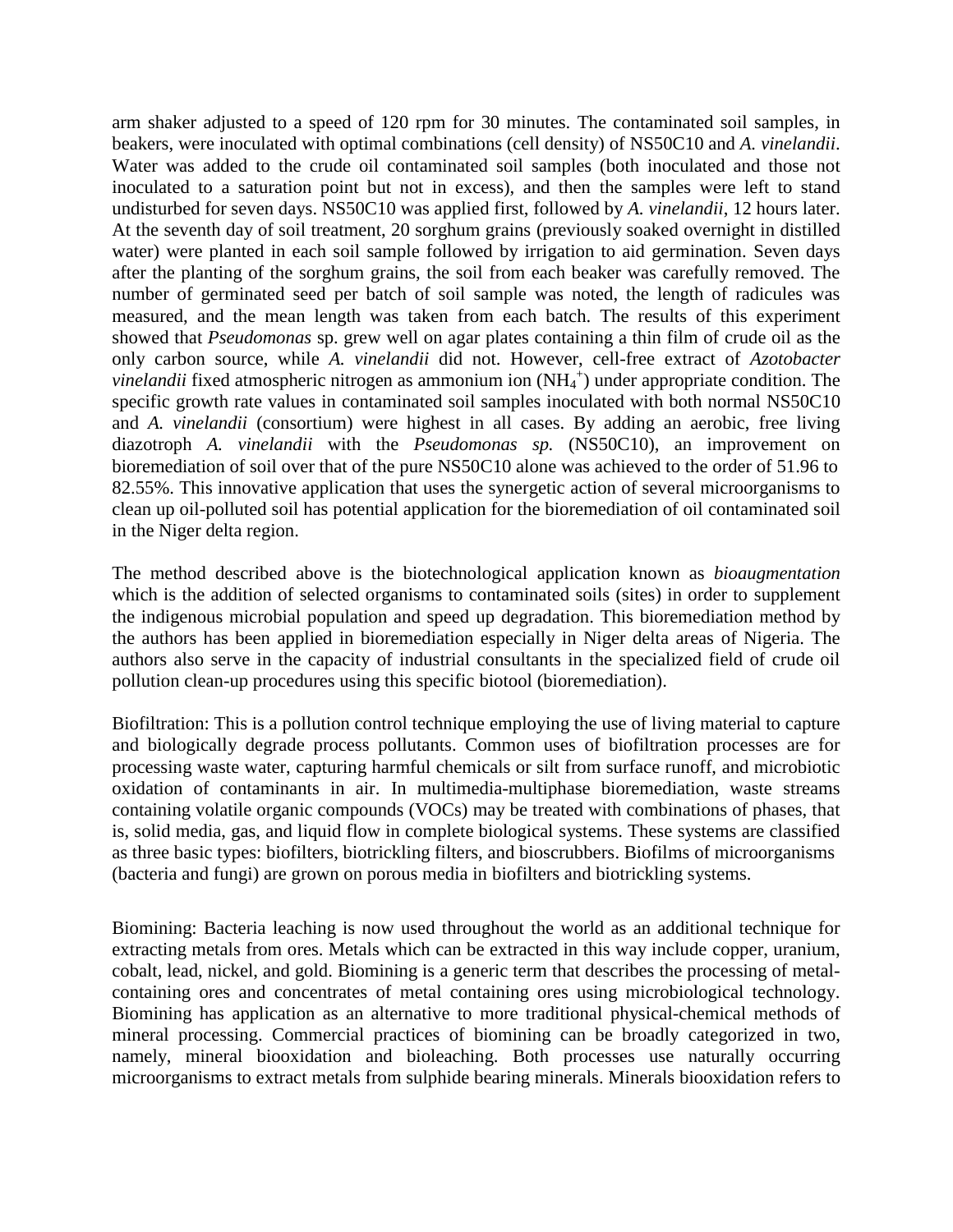the process when it is applied to enhance the extraction of gold and silver, whereas bioleaching usually refers to the extraction of base metals, such as Zinc, Copper, and Nickel.

Collectively, minerals biooxidation and bioleaching are commercially proven, biohydrometallurgical or biomining processes that are economic alternatives to smelting, roasting, and pressure oxidation to treat base and precious metals associated with sulphide minerals. Metals are essential physical components of the ecosystem, whose biologically available concentrations depend primarily on geological and biological processes. Elevated levels of metals at specific sites can create a significant environmental and health problem when the release of metals through geological processes of decomposition and anthropogenic processes far exceeds that of natural processes of metal cycling. Metal contamination of both aqueous and terrestrial environments is of great concern, due to the toxicity and persistence of metals in the ecosystem and their threat to animal and human health. Bacteria play an important role in the geochemical cycle of metals in the environment, and their capabilities and mechanisms in transforming toxic metals are of significant interest in the environmental remediation of contaminated sites.

Microorganisms colonize and shape the Earth in many ways, and their ability to adsorb and transform metals can shade light on solving pollution problems and proposing solutions in the clean-up of contaminated site.

Extraction Role of Microbes in Biomining: Although many undiscovered microbial communities are involved in biomining, some of the popular and discovered bacteria responsible are: *Leptospirillum ferrooxidans*, *Acidithiobacillus thiooxidans,* and *Acidithiobacillus ferrooxidans*. There is a good understanding of the exact role of microbes in biomining, thanks to today's sophisticated instrumentation that can examine materials at the atomic level. Given the fact that many microbes float freely in the solution around the minerals, many microbes attach to the mineral particles forming a biofilm. The microbes, whether they are freely floating or whether they are in the biofilm, continuously devour their food sources—iron (chemically represented as  $Fe<sup>2+</sup>$ ) and sulphur. The product of the microbial conversion of iron is "ferric iron," chemically represented as "Fe<sup>3+</sup>". Ferric iron is a powerful oxidizing agent, corroding metal sulphide minerals (e.g., pyrite arsenopyrite, chalcocite, and sphalerite) and degrading them into dissolved melts, such as copper, zinc, and more iron, the latter being the food source for the microbes. The sulphide portion of the mineral is converted by the microbes to sulphuric acid. Uranium occurs in oxidation states ranging from U (III) to U (VI), with the most stable species, U (VI) and U (IV), existing in the environment. U (VI) is predominant in the oxic surface waters, and  $UO2^{2+}$ (uranyl) always forms stable, soluble complexes with ligands such as carbonate, phosphate, and humic substances. In natural waters the solubility of U (VI) usually increases several orders of magnitude at higher pH values, due to complexation with carbonate or bicarbonate. By contrast, U (IV) is commonly found in the anoxic conditions and is present primarily as an insoluble uranite (UO2). Therefore, reduction of the soluble uranyl to the insoluble uranite seems to be an effective means to immobilize uranium in the anoxic environment to decrease the potential release of the mobile species.

Microbial Gold Mining: In some precious metal deposits, gold occurs as micrometer-sized particles that are occluded, or locked, within sulphide minerals, principally pyrite (an iron sulphide mineral) and arsenopyrite (an arsenic containing iron sulphide mineral). To effectively recover the precious metals, the sulfides must be degraded (oxidized) to expose the precious metals. Once the sulphides are sufficiently degraded to expose the gold and silver, a dilute solution of cyanide is used to dissolve the precious metals. If the occluded gold and silver are not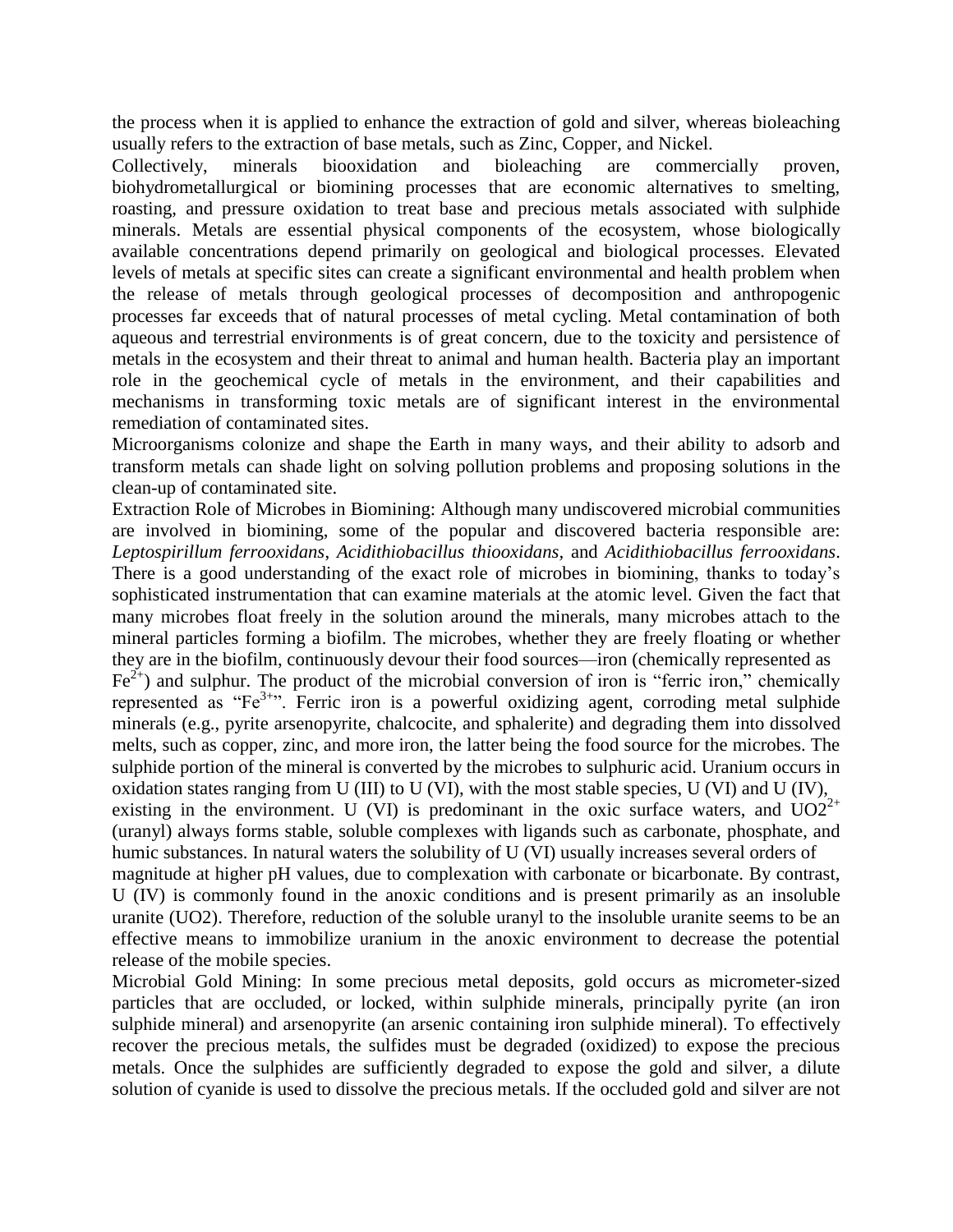exposed by breaking down the sulphide minerals, the cyanide cannot help in the release of the metals and recovery will be low. The ferric iron that is produced by the microorganism is the chemical agent that breaks down (oxidizes) the sulfide mineral. The microorganisms can be thought of as the manufacturing facility for producing the ferric iron. Microorganisms in the ore are destroyed by lime. Cyanide leaching can be accomplished in another heap or the oxidized and lime-conditioned ore can be ground and cyanide leached in a mill. The residue slurry is rinsed with fresh water, neutralized with lime, subjected to solid/liquid separation, and the solid residue is cyanide leaching to extract the gold. Gold recoveries are in the 95–98% range.

Advantages of biomining using organisms include the following.

(1) Biomining microorganisms do not need to be genetically modified; they are used in their naturally occurring form.

(2) Unlike humans, animals, and plants, microorganisms reproduce by doubling; that is, when there is abundant food (iron and sulfur) for biomining microbes and optimal conditions (sufficient oxygen, carbon dioxide and a sulfuric acid environment), a microbe will simply divide. Thus, in heap of minerals biooxidation for pretreating gold ores, there are about one million microbes per gram of ore.

(3) High altitudes have no effect on the biomining microorganisms. However, additional air must be supplied to give the organisms an optimal performance.

(4) Biomining using microorganisms does not produce dangerous waste products. Base metals, for example, zinc and copper are recycled and neutralized with lime/limestone.

(5) The biomining microbes cannot escape from the heap or bioreactor to cause environmental problems. These microbes exist in the environment only where conditions are suitable (i.e., sources of iron and sulfur are oxidized, air and a sulfuric acid environment).

Biomining as a biotool has not been explored in Nigeria. Though Nigeria has many solid minerals in different states of the country, some of the minerals are tin (found in Plateau, Nassarawa, Kaduna, Bauchi and Gombe States), gold (found in Oyo, Osun and Ondo states), copper (Edo and Benue States), tantalite (Gombe, Plateau, Kaduna, and Nasarawa States), and uranium (Bauchi State) among others. The procedures, equipments, nonawareness/interest by government as well as competition with the physicochemical methods of extraction of these minerals are the greatest limitation in the exploitation and usage of this biotool in mining of minerals from their ores. Providing information to Nigeria scientists, ministries and government agencies is the solution to this limitation. Thus, the essence of the suggestion here is to create awareness in this regard.

**Biomonitoring:** In a broad sense, biological monitoring involve any component that makes use of living organisms, whole or part as well as biological systems to detect any harmful, toxic, or deleterious change in the environment. There are various components employed in biomonitoring of contaminants in the environment. They include biomarkers (biological markers), biosensors, and many others. Biomonitoring or biological monitoring is a promising, reliable means of quantifying the negative effect of an environmental contaminant.

Biological Markers- A biomarker is an organism or part of it, which is used in soliciting the possible harmful effect of a pollutant on the environment or the biota. Biological markers (biomarkers) are measurement in any biological specimen that will elucidate the relationship between exposure and effect such that adverse effects could be prevented. The use of chlorophyll production in *Zea mays* to estimate deleterious effect of crude oil contaminants on soils is a typical plant biomarker of crude oil pollution [11].When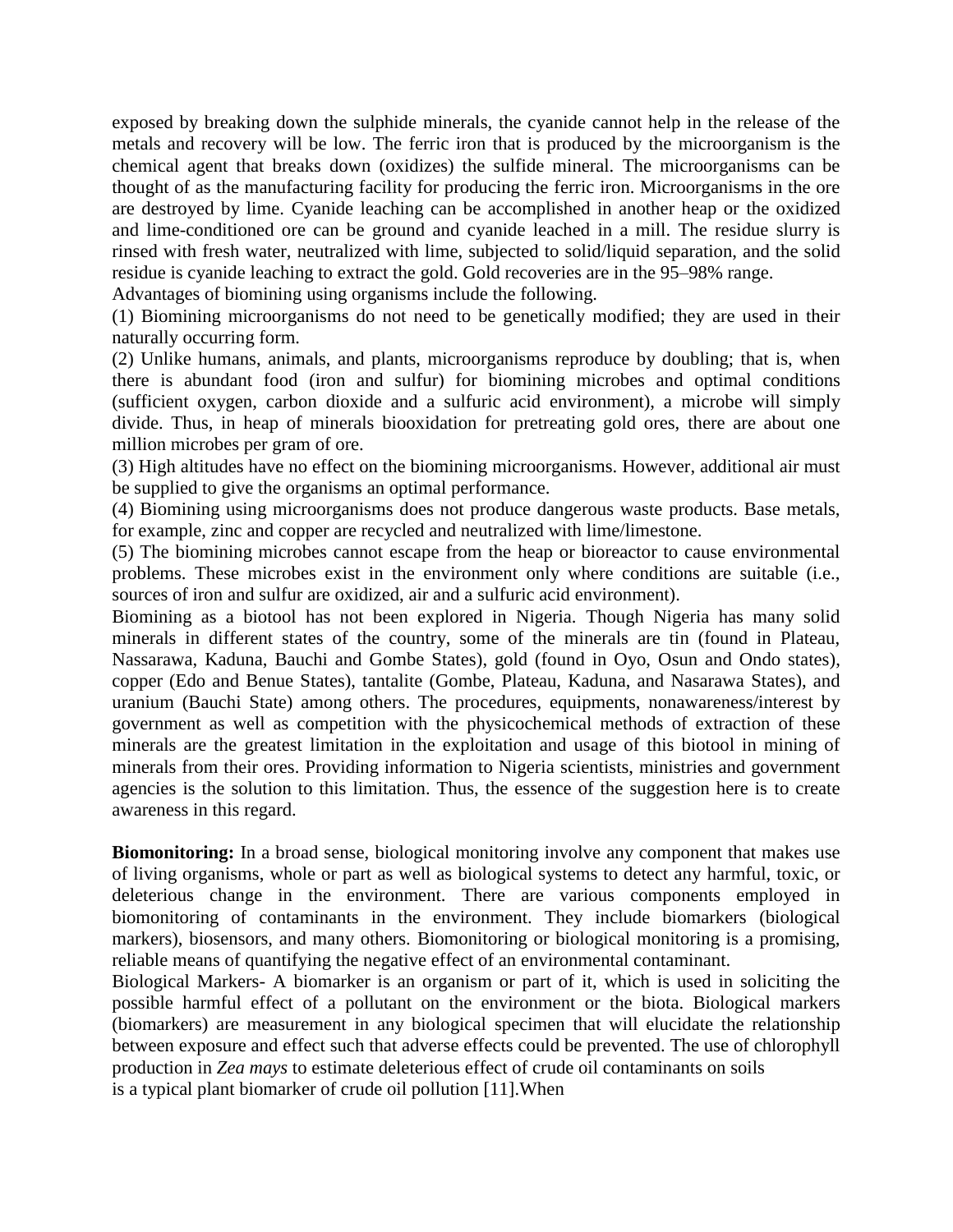a contaminant interacts with an organism, substances like enzymes are generated as a response. Thus, measuring such substances in fluids and tissue can provide an indication or "marker" of contaminant exposure and biological effects resulting from the exposure. The term biomarker includes any such measurement that indicates an interaction between an environmental hazard and biological system [39]. It should be instituted whenever a waste discharge has a possible significant harm on the receiving ecosystem. It is preferred to chemical monitoring because the latter does not take into account factors of biological significance such as combined effects of the contaminants on DNA, protein, or membrane. Onwurah et al. [37] stated that some of the advantages of biomonitoring include the provision of natural integrating functions in dynamic media such as water and air, possible bioaccumulation of pollutant from 103 to 106 over the ambient value, and/or providing early warning signal to the human population over an impending danger due to a toxic substance. Microorganisms can be used as an indicator organism for toxicity assay or in risk assessment. Tests performed with bacteria are considered to be most reproducible, sensitive, simple, economic, and rapid [40] (Table 3).

*10.4. Biosensor.* A biosensor is an analytical device consisting of a biocatalyst (enzyme, cell, or tissue) and a transducer, which can convert a biological or biochemical signal or response into a quantifiable electrical signal [46]. A biosensor could be divided into two component analytical devices comprising of a biological recognition element that outputs a measurable signal to an interfaced transducer [24]. Biorecognition typically relies on enzymes, whole cells,

antibodies, or nucleic acids, whereas signal transduction exploits electrochemical (amperometric, chronoamperometric, potentiometric, field-effect transistors, conductometric, capacitative), optical (absorbance, reflectance, luminescence, chemiluminescence, bioluminescence, fluorescence, refractive index, light scattering), piezoelectric (mass sensitive quartz crystalmicrobalance),magnetic, or thermal (thermistor, pyroelectric) interfaces [24]. The biocatalyst component of most biosensors is immobilized on to a membrane or within a gel, such that the biocatalyst is held in intimate contact with the transducer and may be reused. Biosensors are already of major commercial importance, and their significance is likely to increase as the technology develops [46]. Biosensors are still emerging biotechnology for the future in environmental biomonitoring since they have